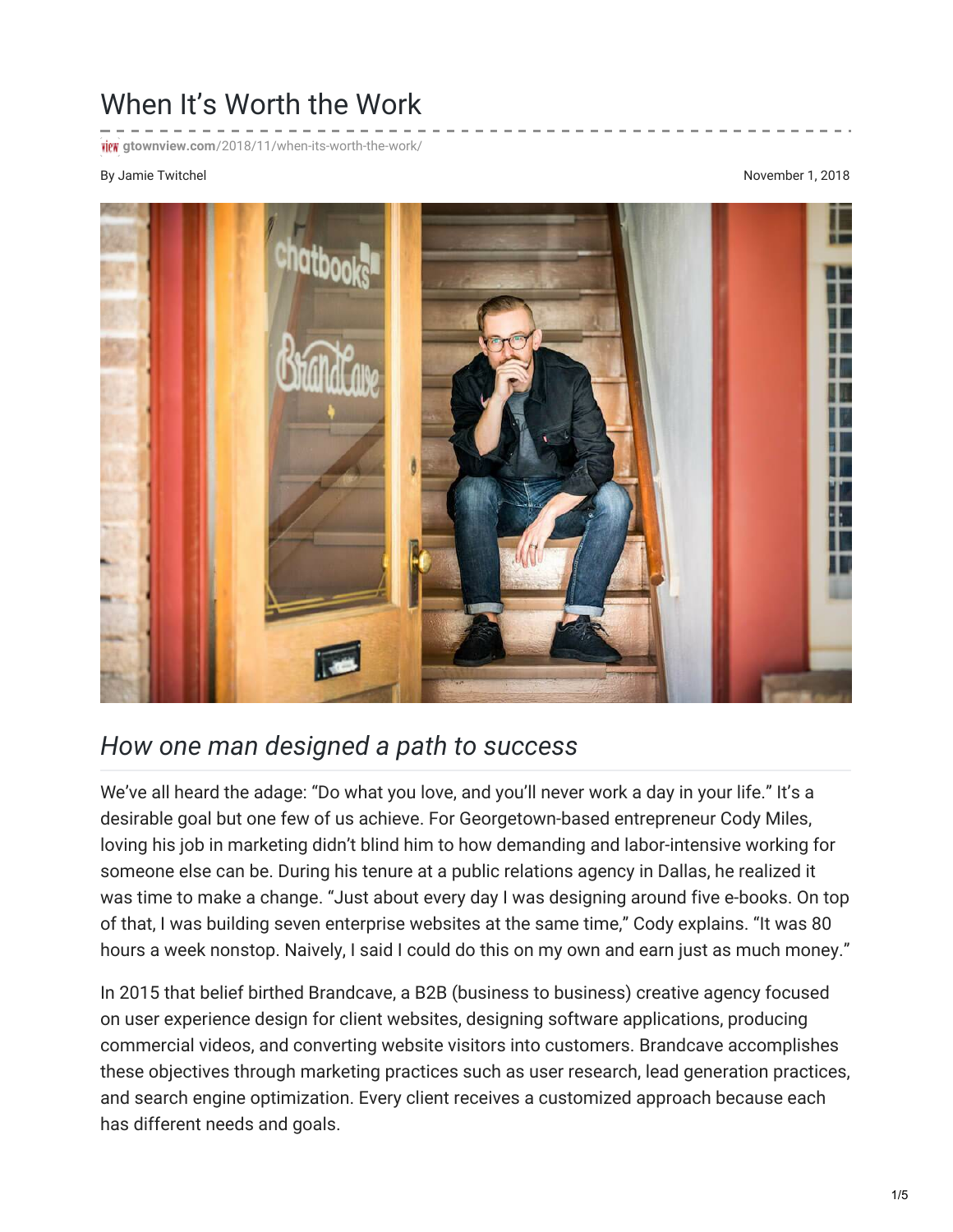Brandcave performs a full audit of the client's business before offering recommendations or a quote. The idea is to gain a thorough understanding of how the client operates to determine whether Brandcave is a good fit for the project. With the success of his business, Cody and his team are more selective about which clients and projects they take on. "I'm happy with that," Cody says. "Because when we take a client on, it's a partnership. When we finish a campaign and are seeing results, everybody's happy."

Cody says that doing his best work often required overcoming obstacles, such as getting clients to provide feedback in a timely manner and determining how to proceed once it was received. "We would send clients a proof—like a webpage mockup," he recalls. "We would get a PDF sent back to us that was the webpage printed out with handwritten comments. We wouldn't be able to understand it."

Cody needed a software program for creatives that overcame those issues. Finding little satisfaction with available solutions, he created the Ashore application. During the concept validation stages of the program's development, he learned from creative agency directors across Austin that they faced the same problems he had. "When I showed them the prototype for Ashore, they all said they wanted to use it," Cody states.

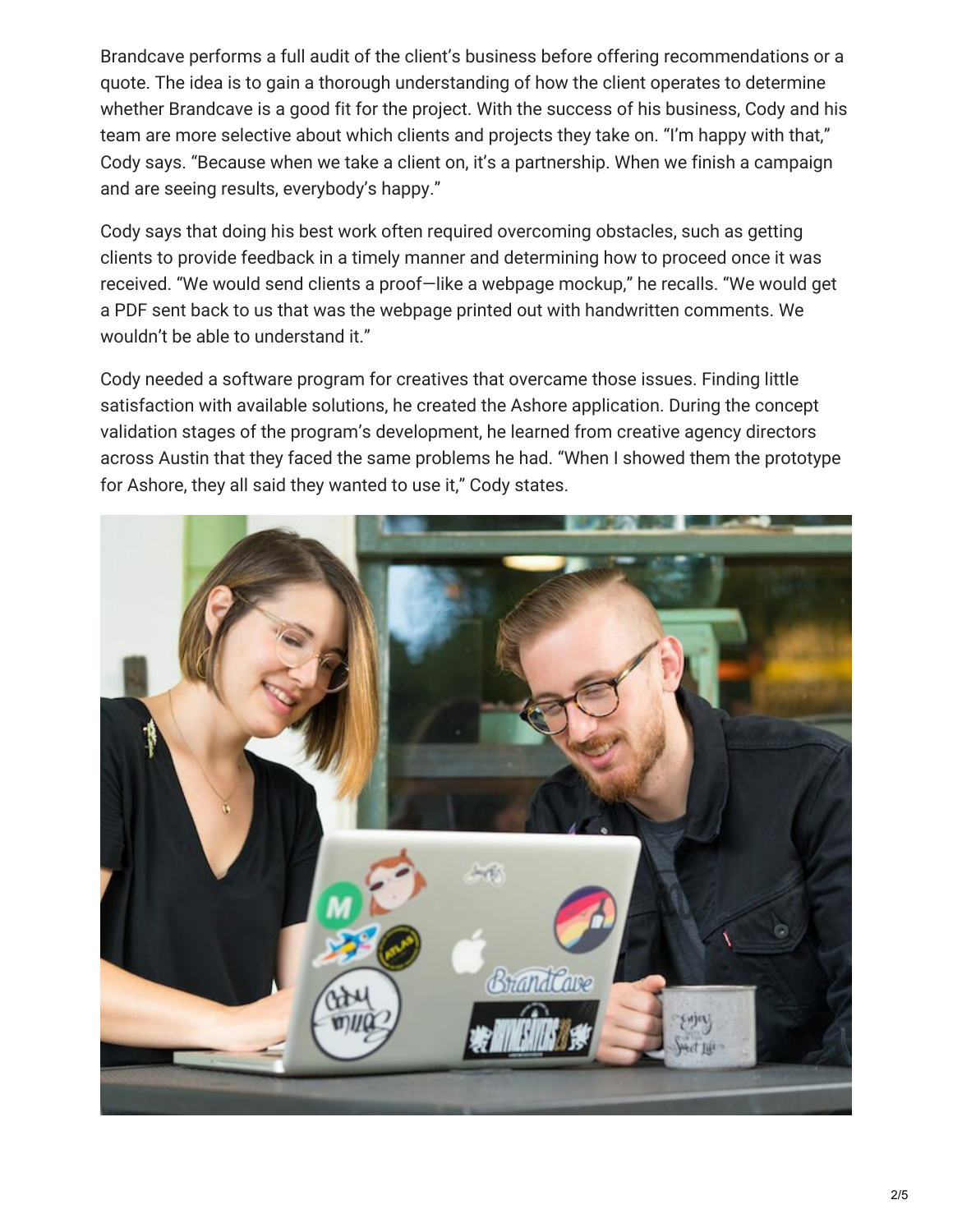Ashore is an online proofing program designed to expedite approval of proofs. Users upload the file—perhaps a document, video, image, webpage, or spreadsheet—to Ashore, choose recipients, and set permissions, workflows, and deadlines. Then they add a message and send the file off for approval.

Approvers don't need an Ashore account to review the file. They receive a unique hyperlink to an online dashboard. From the dashboard, approvers can view, edit, add and read comments, and decide whether to approve the file. Additional features allow users to reply and communicate with approvers, send new versions and reminder emails, and add notes to a timeline. Ashore automatically creates an audit log of each proof and notifies users which proofs are approved, overdue, or in need of attention.

"There's also an audit log, so you know how many versions of the file you've gone through," Cody says. "If you live an agency life like I do, you often charge for additional revisions. I can export a PDF of the audit log and justify my charges."

Though Ashore was designed with creatives such as writers, artists, designers, and other content creators in mind, Cody was surprised to discover that nearly half of Ashore's 800 users are print companies. This made sense when he considered how many proofs printers send out daily for approval. "They send out more than any one person at a creative agency would, though their needs are simpler," Cody says. "They need a yes or no on a file so they can start printing it and a way to keep track of their proofs. Ashore does that, and because it's \$12 a month, there aren't barriers to adoption."

Adoption is steadily growing, with Ashore boasting user accounts from companies such as AT&T, Uber, Costco, BuzzFeed, Ulta, Bloomingdale's, Steak 'n Shake, Girl Scouts of the USA, and Indiegogo. Cody says that as Ashore's popularity and success grow, Brandcave's focus is shifting in response. "Brandcave is transitioning into a software company for Ashore," Cody says. "We've worked with many software companies, seen their success, and what they did to get there. We've replicated many of those practices to make Ashore a success."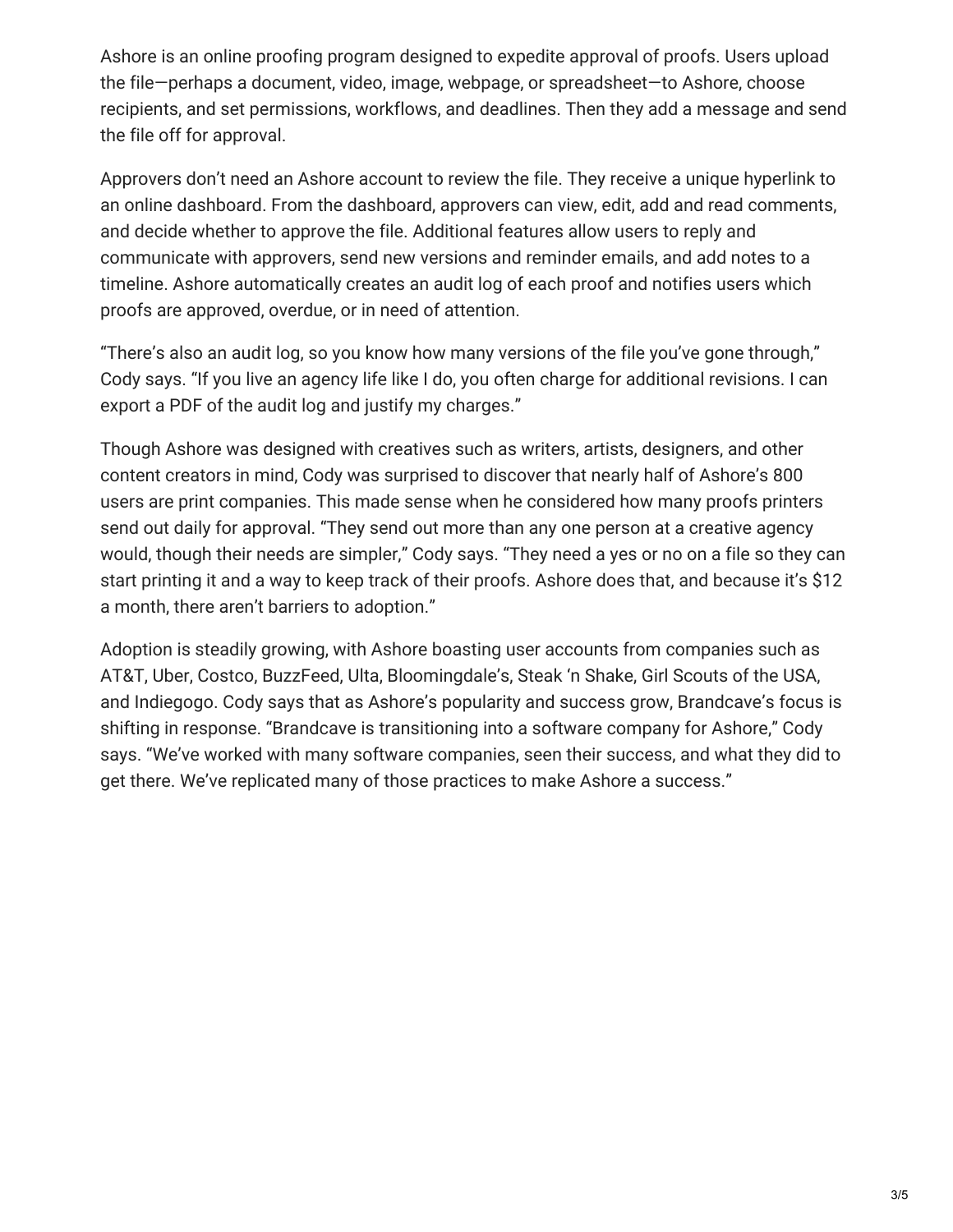

Some might wonder why Cody chose to set up shop in Georgetown instead of Austin or another mecca of commerce, but the answer is simple. As a Georgetown native, Cody wants to work where his heart and home are. It doesn't hurt that he also found the perfect office on the Square. "My office looks down into the mayor's. When I walk outside, I smell dough rising from the world's greatest pizza place," Cody says. "John Mueller's barbecue trailer is right around the corner from me. I'm blessed. Who could say no to this?"

Georgetown has proven to be a business-friendly environment, helping Cody and other business owners connect and grow their companies. The outpouring of support and help he's experienced solidified Cody's determination to keep his doors open right where he is now.

"This is home," Cody says. "We will never scale so large with so many employees that we'll outgrow this office. This is it. It doesn't get better. My wife and I love Georgetown. We're going to be here forever."

Forever doesn't sound so long when you love where you are and what you do, even if every day is unpredictable. From the beginnings at Brandcave, Cody came to work with a do-or-die attitude that continues to this day. As an entrepreneur, he acknowledges feeling a sense of urgency, a need to fight to survive and to produce the highest quality work possible, regardless of the client or current circumstances. His desire to thrive means that though he no longer works for someone else, his work week hasn't gotten any shorter. "I thought it would be less work," Cody says. "I've never worked so hard in my life, but I've also never had the opportunities that I have today."